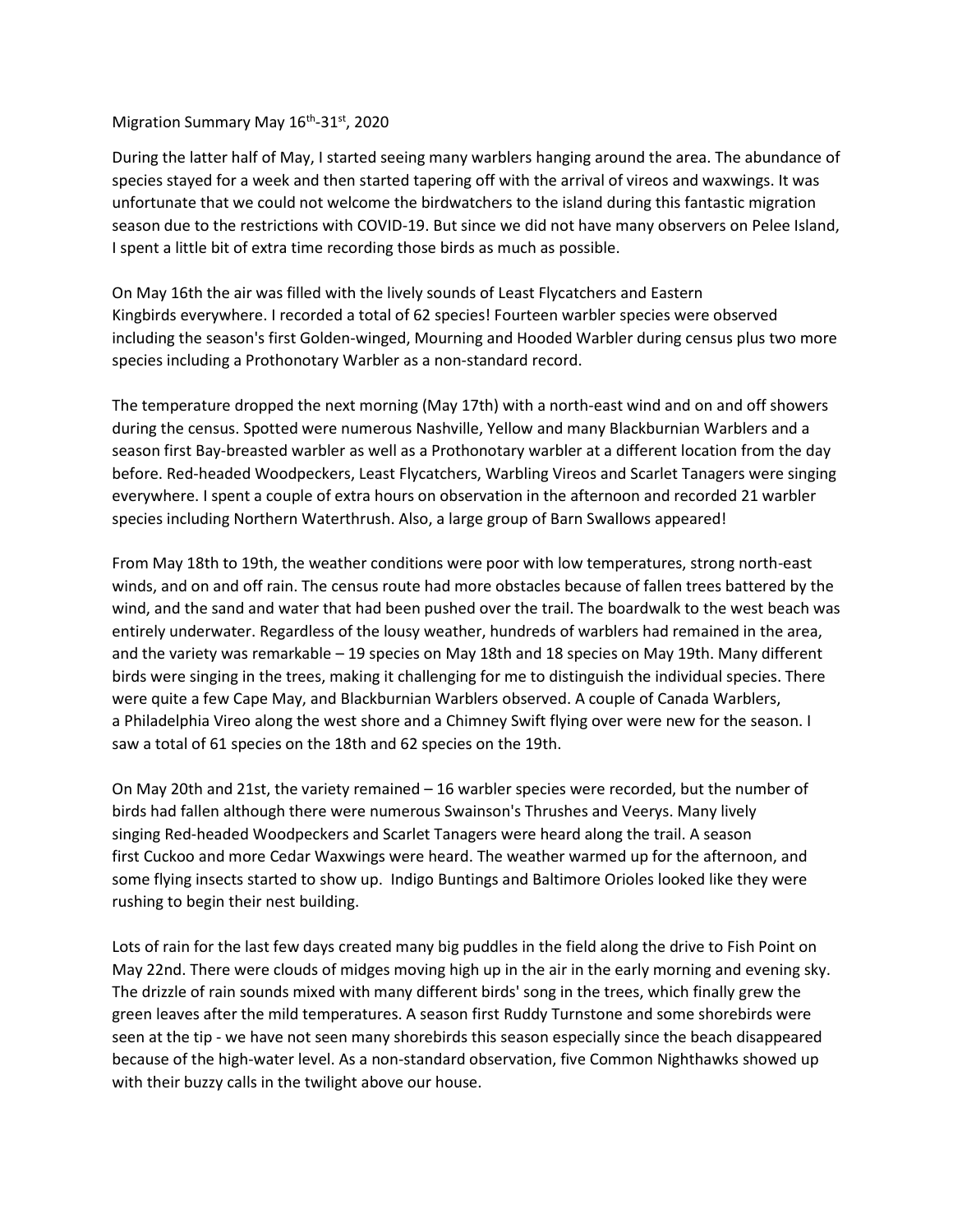May 23rd was a very dense foggy morning with less than 10-meters of visibility. Some Tennessee Warblers' tip tip tip' sound came over from the trees shrouded in the fog. While scoping out the bumps on a tree branch with my binoculars and thinking about the Common Nighthawks that I saw yesterday; I spotted another nighthawk sitting quietly on a limb. A Black-crowned Night-Heron flew out from the invisible tip at Fish Point.

The temperature jumped up to 18C on the morning of 24th, and numerous Red-eyed Vireos including quite a few Philadelphia Vireos showed up. Northern Mockingbirds were seen in the early morning at our feeder and the tip of Fish Point on my census. Many Yellow-bellied Flycatchers, including some Willow and Alder, were observed.

Finally, more Yellow-billed Cuckoos were singing on May 25th and migration season started shifting to breeding season based on the other birds I heard. Only a couple of Tennessee and Blackpoll Warblers were heard, and an Acadian Flycatcher was recorded as new for the season on May 26th. Many American White Pelicans started showing up on May 27th - sixteen of them were resting at the tip.

The census was missed on May 28th, and now the forest has become much quieter than two weeks ago. Breeding birds like the Great-crested Flycatchers and Eastern Wood-Pewee started singing lively, and blackbirds were busy hunting for their young. Not many migratory birds could be heard. From the brief check on my way back from the census this morning two males were singing around the box site. For the last two days of May, the late arrival of a young male American Redstart and a Yellow-throated Vireo were observed.

It was a remarkably busy end of May since many birds arrived late and in haste to get ready for the breeding season. I will continue to do census for ten more days to finish the season and see if more migrants appear.

The summary was written by Field Supervisor Sumiko Onishi.

Ruddy Turnstone and Red-headed Woodpecker by Sumiko Onishi 2020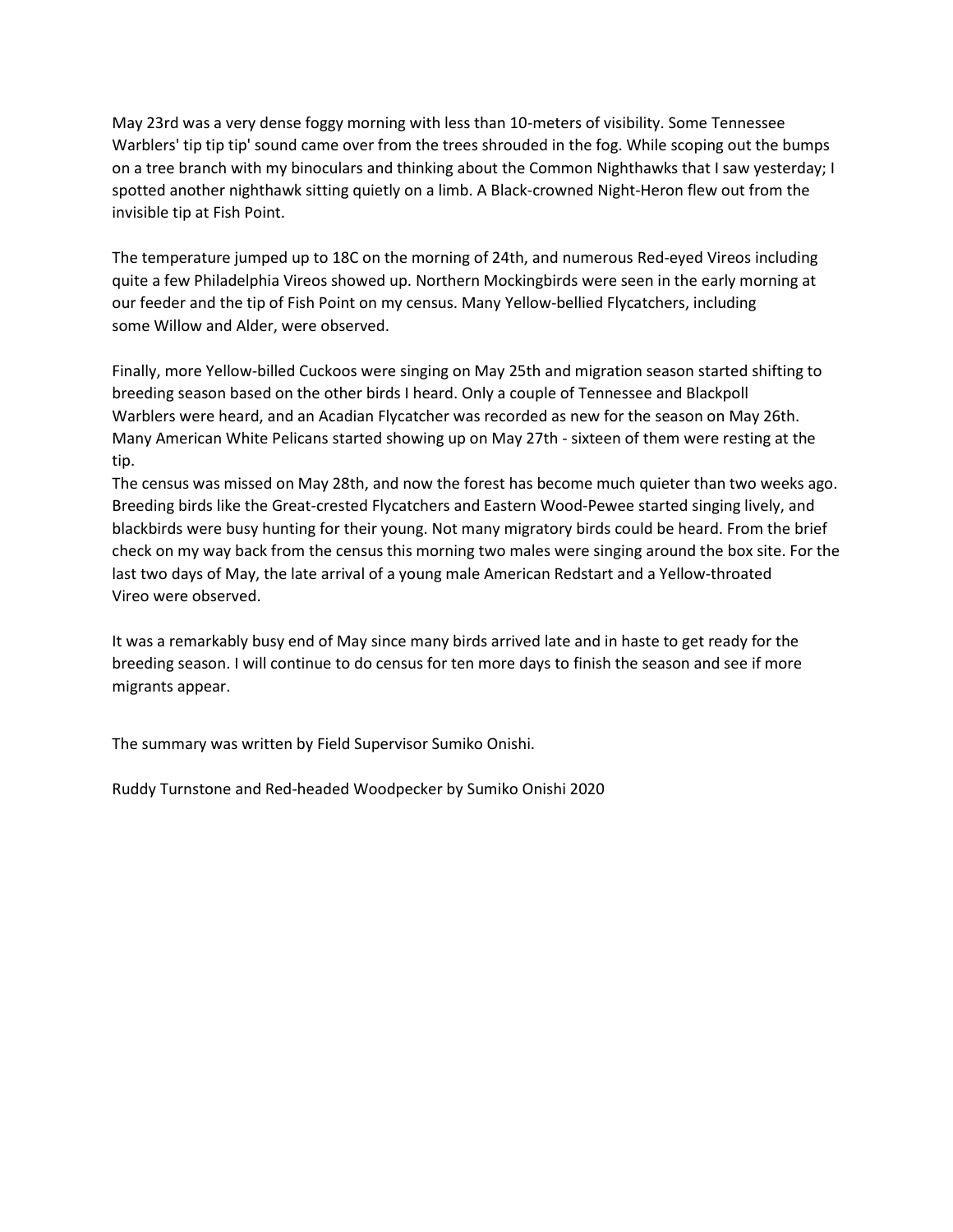